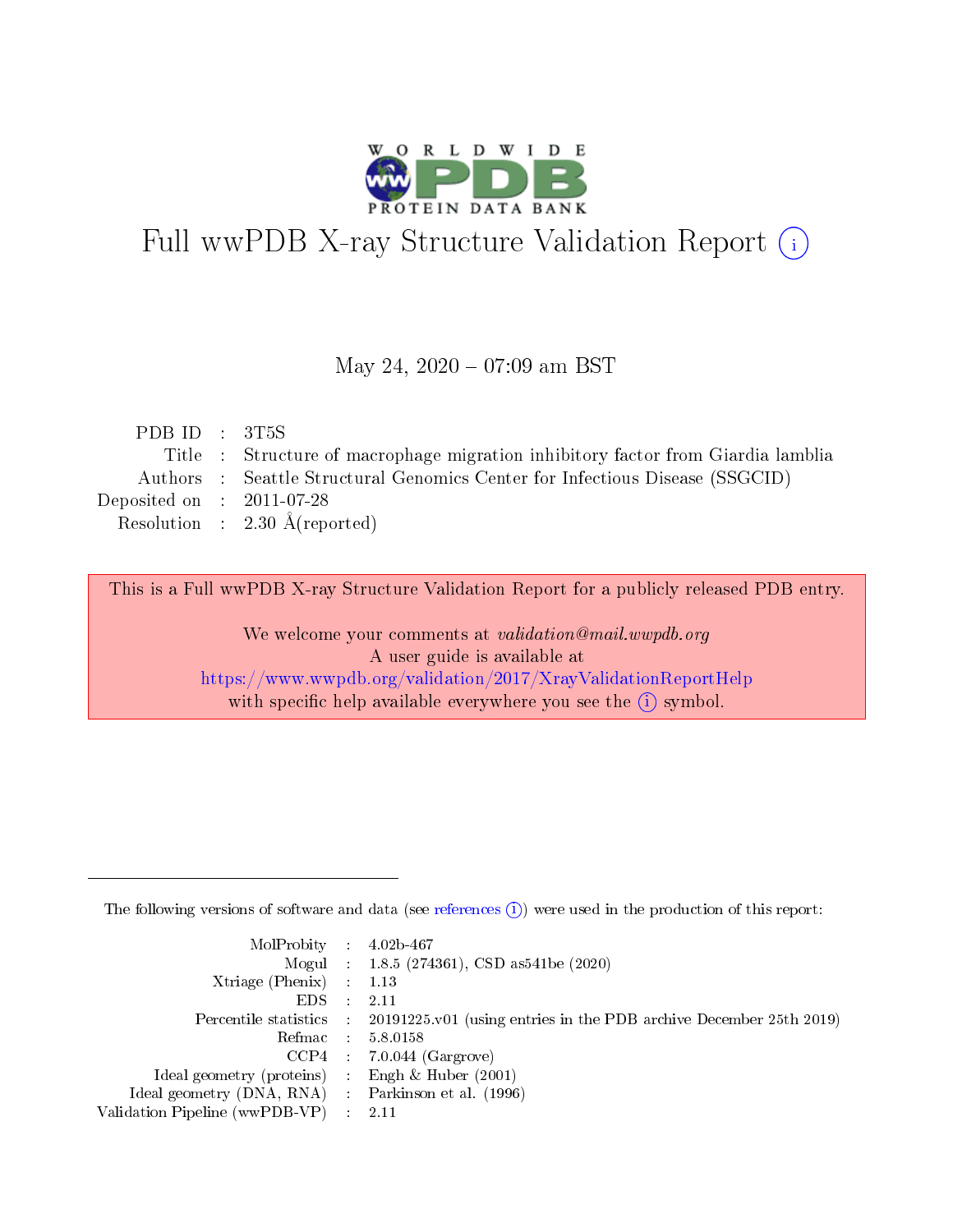# 1 [O](https://www.wwpdb.org/validation/2017/XrayValidationReportHelp#overall_quality)verall quality at a glance  $(i)$

The following experimental techniques were used to determine the structure: X-RAY DIFFRACTION

The reported resolution of this entry is 2.30 Å.

Percentile scores (ranging between 0-100) for global validation metrics of the entry are shown in the following graphic. The table shows the number of entries on which the scores are based.



| Metric                | Whole archive<br>$(\#\mathrm{Entries})$ | Similar resolution<br>$(\#\text{Entries},\,\text{resolution}\,\,\text{range}(\textup{\AA}))$ |  |  |
|-----------------------|-----------------------------------------|----------------------------------------------------------------------------------------------|--|--|
| $R_{free}$            | 130704                                  | $5042 (2.30 - 2.30)$                                                                         |  |  |
| Clashscore            | 141614                                  | $5643(2.30-2.30)$                                                                            |  |  |
| Ramachandran outliers | 138981                                  | $5575(2.30-2.30)$                                                                            |  |  |
| Sidechain outliers    | 138945                                  | $5575(2.30-2.30)$                                                                            |  |  |
| RSRZ outliers         | 127900                                  | $4938(2.30-2.30)$                                                                            |  |  |

The table below summarises the geometric issues observed across the polymeric chains and their fit to the electron density. The red, orange, yellow and green segments on the lower bar indicate the fraction of residues that contain outliers for  $>=3, 2, 1$  and 0 types of geometric quality criteria respectively. A grey segment represents the fraction of residues that are not modelled. The numeric value for each fraction is indicated below the corresponding segment, with a dot representing fractions  $\epsilon=5\%$  The upper red bar (where present) indicates the fraction of residues that have poor fit to the electron density. The numeric value is given above the bar.

| Mol       | $\cap$ hain | Length | Quality of chain |    |     |  |  |
|-----------|-------------|--------|------------------|----|-----|--|--|
|           |             | 135    | 3%               |    |     |  |  |
| <u>д.</u> | . .         |        | 65%              | 7% | 28% |  |  |

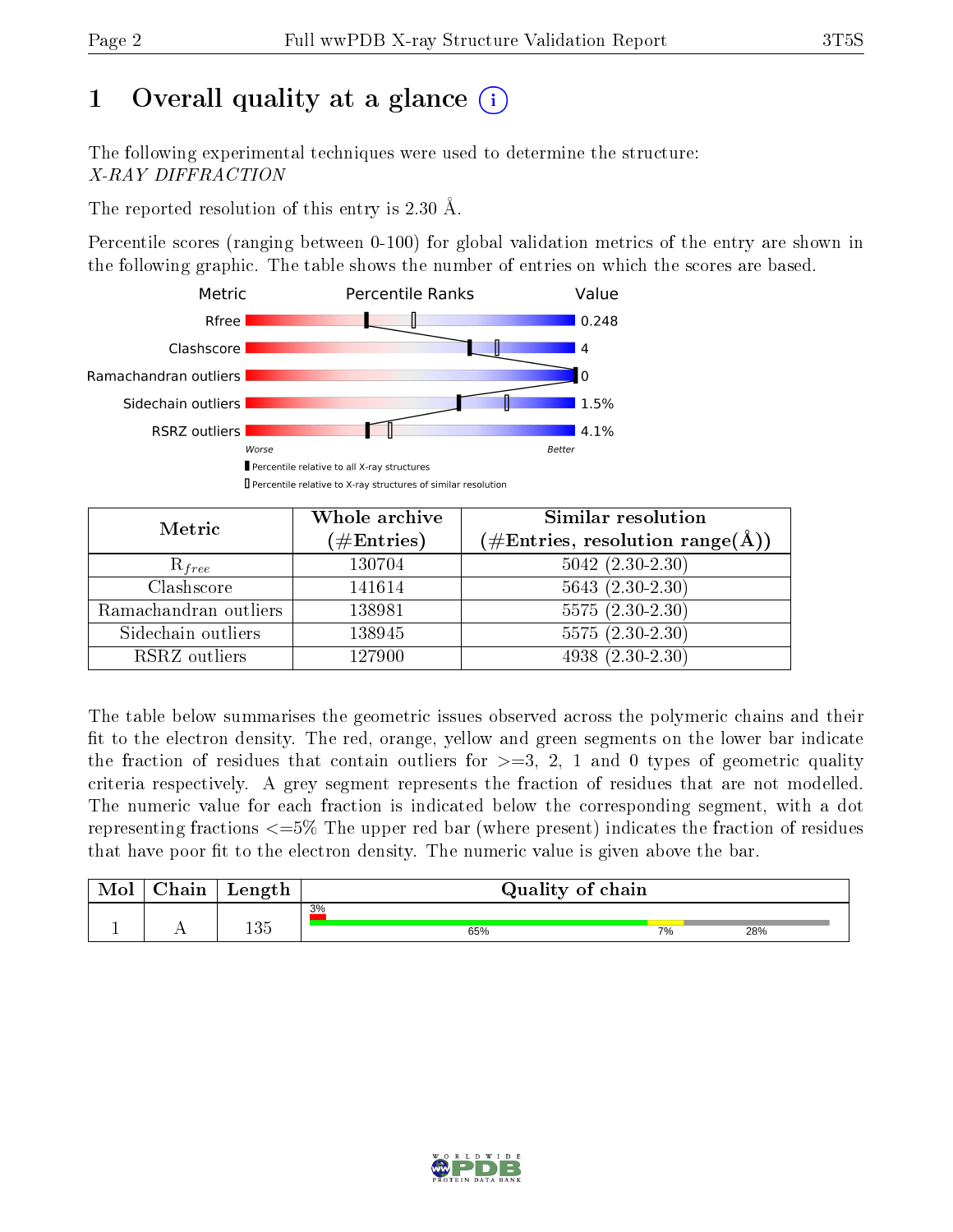# 2 Entry composition (i)

There are 4 unique types of molecules in this entry. The entry contains 701 atoms, of which 0 are hydrogens and 0 are deuteriums.

In the tables below, the ZeroOcc column contains the number of atoms modelled with zero occupancy, the AltConf column contains the number of residues with at least one atom in alternate conformation and the Trace column contains the number of residues modelled with at most 2 atoms.

Molecule 1 is a protein called Macrophage migration inhibitory factor.

| Mol | ${\bf Chain}$ | <sup>'</sup> Residues | $\bm{\mathrm{Atoms}}$ |     |                |     |  | ZeroOcc   AltConf   Trace |  |
|-----|---------------|-----------------------|-----------------------|-----|----------------|-----|--|---------------------------|--|
|     |               | 97                    | Totar                 |     |                |     |  |                           |  |
|     |               |                       | 685                   | 432 | $\blacksquare$ | 132 |  |                           |  |

| Chain    | Residue        | Modelled         | Actual                   | Comment               | Reference            |
|----------|----------------|------------------|--------------------------|-----------------------|----------------------|
| A        | $-20$          | <b>MET</b>       | ÷.                       | <b>EXPRESSION TAG</b> | UNP A8BFP4           |
| А        | $-19$          | ALA              |                          | <b>EXPRESSION TAG</b> | <b>UNP</b><br>A8BFP4 |
| $\bf{A}$ | $-18$          | $\overline{HIS}$ |                          | <b>EXPRESSION TAG</b> | UNP<br>A8BFP4        |
| $\bf{A}$ | $-17$          | <b>HIS</b>       |                          | <b>EXPRESSION TAG</b> | UNP A8BFP4           |
| A        | $-16$          | <b>HIS</b>       |                          | <b>EXPRESSION TAG</b> | UNP A8BFP4           |
| $\bf{A}$ | $-15$          | <b>HIS</b>       |                          | <b>EXPRESSION TAG</b> | UNP A8BFP4           |
| A        | $-14$          | <b>HIS</b>       |                          | <b>EXPRESSION TAG</b> | UNP A8BFP4           |
| $\bf{A}$ | $-13$          | HIS              |                          | <b>EXPRESSION TAG</b> | UNP.<br>A8BFP4       |
| $\bf{A}$ | $-12$          | <b>MET</b>       |                          | <b>EXPRESSION TAG</b> | UNP A8BFP4           |
| $\bf{A}$ | $-11$          | <b>GLY</b>       |                          | <b>EXPRESSION TAG</b> | UNP<br>A8BFP4        |
| $\bf{A}$ | $-10$          | <b>THR</b>       |                          | <b>EXPRESSION TAG</b> | UNP A8BFP4           |
| А        | $-9$           | <b>LEU</b>       |                          | <b>EXPRESSION TAG</b> | UNP.<br>A8BFP4       |
| $\bf{A}$ | $-8$           | <b>GLU</b>       | $\overline{\phantom{0}}$ | <b>EXPRESSION TAG</b> | UNP.<br>A8BFP4       |
| $\bf{A}$ | $-7$           | <b>ALA</b>       |                          | <b>EXPRESSION TAG</b> | UNP A8BFP4           |
| A        | $-6$           | <b>GLN</b>       |                          | <b>EXPRESSION TAG</b> | UNP A8BFP4           |
| A        | $-5$           | THR              |                          | <b>EXPRESSION TAG</b> | UNP A8BFP4           |
| $\bf{A}$ | $-4$           | <b>GLN</b>       |                          | <b>EXPRESSION TAG</b> | UNP A8BFP4           |
| $\bf{A}$ | $-3$           | <b>GLY</b>       |                          | <b>EXPRESSION TAG</b> | UNP.<br>A8BFP4       |
| A        | $-2$           | <b>PRO</b>       |                          | <b>EXPRESSION TAG</b> | UNP<br>A8BFP4        |
| $\bf{A}$ | $-1$           | <b>GLY</b>       |                          | <b>EXPRESSION TAG</b> | A8BFP4<br>UNP        |
| $\bf{A}$ | $\overline{0}$ | SER              | $\blacksquare$           | <b>EXPRESSION TAG</b> | UNP A8BFP4           |

There are 21 discrepancies between the modelled and reference sequences:

• Molecule 2 is SULFATE ION (three-letter code: SO4) (formula:  $O_4S$ ).

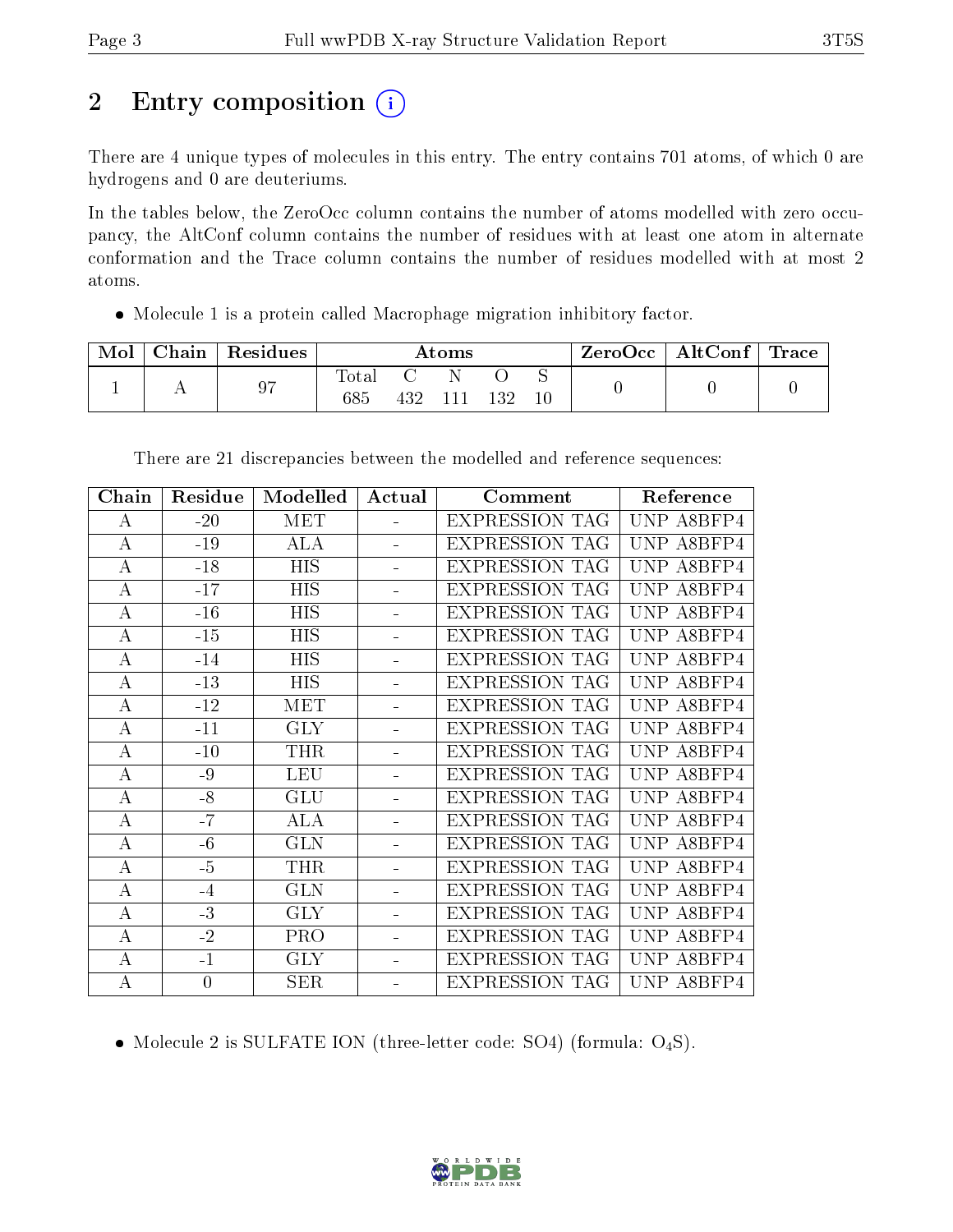

| Mol | $\vert$ Chain $\vert$ Residues | Atoms | $ZeroOcc$   AltConf |  |
|-----|--------------------------------|-------|---------------------|--|
|     |                                | Total |                     |  |

Molecule 3 is CHLORIDE ION (three-letter code: CL) (formula: Cl).

|  | $Mol$   Chain   Residues | Atoms | ZeroOcc   AltConf |  |
|--|--------------------------|-------|-------------------|--|
|  |                          | Total |                   |  |

• Molecule 4 is water.

|  | $\boxed{\text{Mol}$ Chain   Residues | Atoms | ZeroOcc   AltConf |  |
|--|--------------------------------------|-------|-------------------|--|
|  |                                      | Total |                   |  |

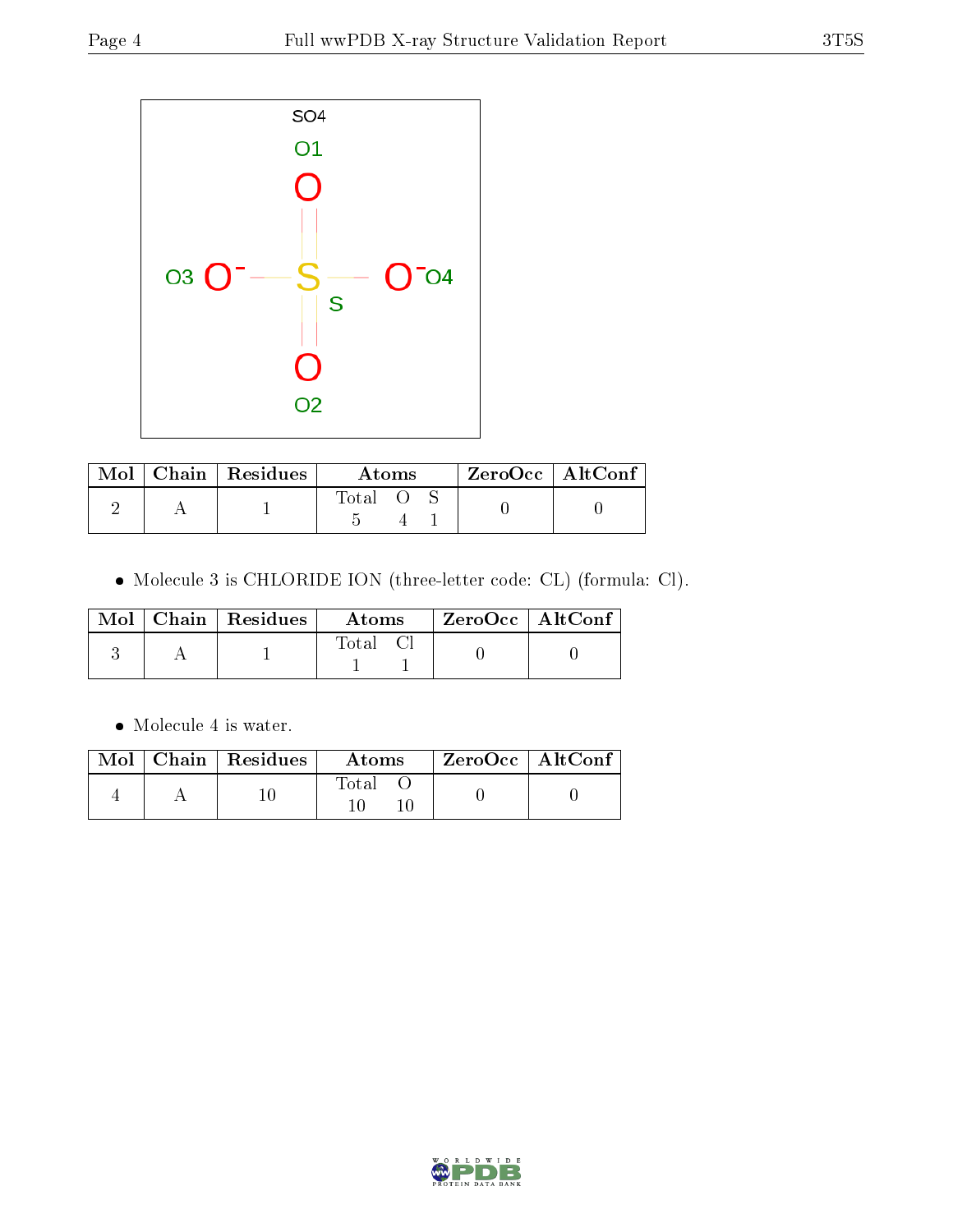PHE ASN GLY SER THR PHE

GLY HIS ASN TRP GLY

# 3 Residue-property plots  $(i)$

These plots are drawn for all protein, RNA and DNA chains in the entry. The first graphic for a chain summarises the proportions of the various outlier classes displayed in the second graphic. The second graphic shows the sequence view annotated by issues in geometry and electron density. Residues are color-coded according to the number of geometric quality criteria for which they contain at least one outlier: green  $= 0$ , yellow  $= 1$ , orange  $= 2$  and red  $= 3$  or more. A red dot above a residue indicates a poor fit to the electron density (RSRZ  $> 2$ ). Stretches of 2 or more consecutive residues without any outlier are shown as a green connector. Residues present in the sample, but not in the model, are shown in grey.



• Molecule 1: Macrophage migration inhibitory factor

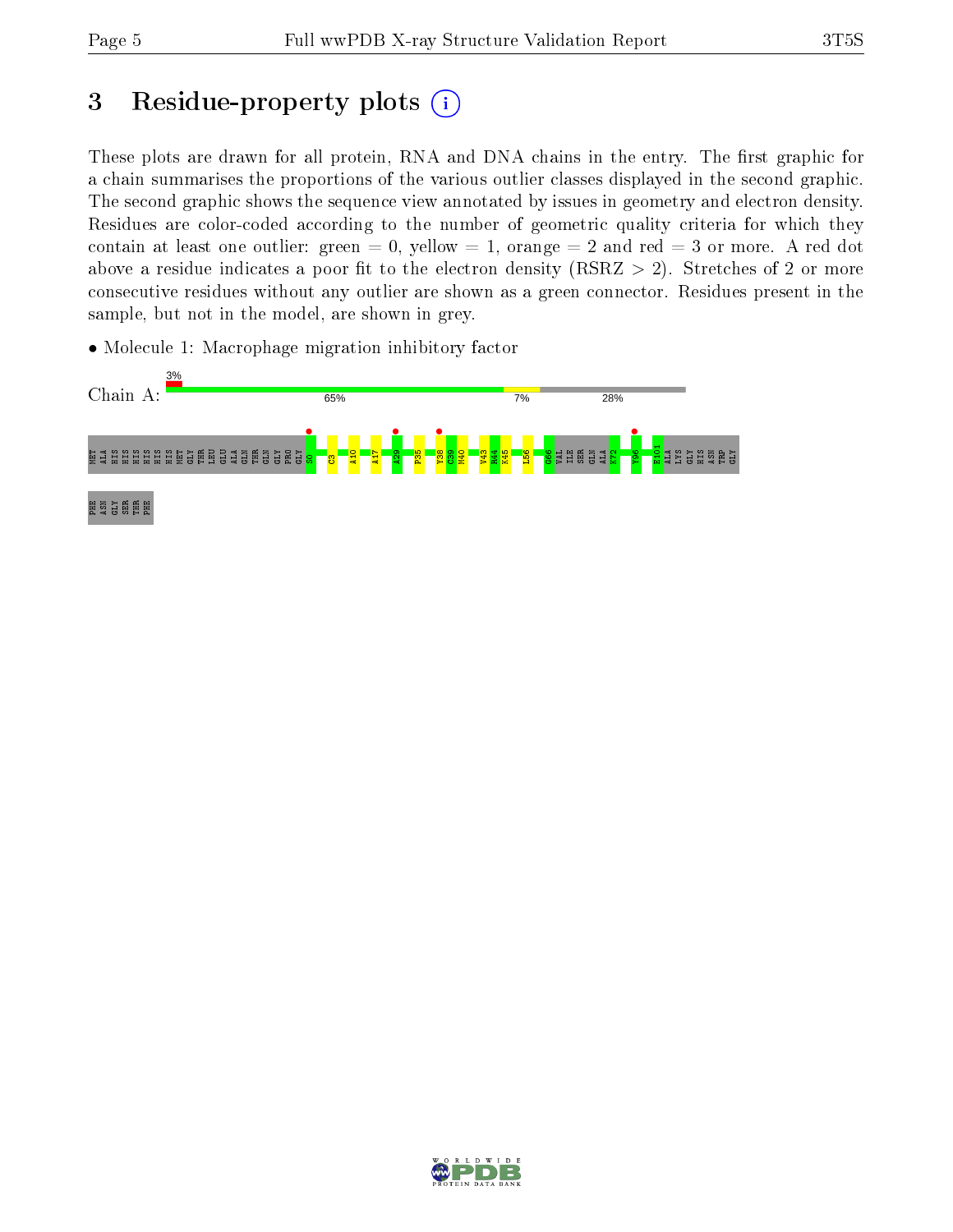# 4 Data and refinement statistics  $(i)$

| Property                                                             | Value                                                       | Source     |
|----------------------------------------------------------------------|-------------------------------------------------------------|------------|
| Space group                                                          | I 21 3                                                      | Depositor  |
| Cell constants                                                       | $95.55\text{\AA}$<br>$95.55\text{\AA}$<br>$95.55\text{\AA}$ |            |
| a, b, c, $\alpha$ , $\beta$ , $\gamma$                               | $90.00^\circ$<br>$90.00^\circ$<br>$90.00^\circ$             | Depositor  |
| Resolution $(A)$                                                     | 39.01<br>$-2.30$                                            | Depositor  |
|                                                                      | 39.01<br>$-2.30$                                            | <b>EDS</b> |
| % Data completeness                                                  | 99.8 (39.01-2.30)                                           | Depositor  |
| (in resolution range)                                                | 99.8 (39.01-2.30)                                           | <b>EDS</b> |
| $R_{merge}$                                                          | 0.03                                                        | Depositor  |
| $\mathrm{R}_{sym}$                                                   | (Not available)                                             | Depositor  |
| $\langle I/\sigma(I) \rangle$ <sup>1</sup>                           | $\overline{3.98}$ (at 2.31Å)                                | Xtriage    |
| Refinement program                                                   | <b>REFMAC 5.6.0117</b>                                      | Depositor  |
|                                                                      | $\overline{0.2}21$ ,<br>0.268                               | Depositor  |
| $R, R_{free}$                                                        | 0.213<br>0.248<br>$\ddot{\phantom{a}}$                      | DCC        |
| $\mathcal{R}_{free}$ test set                                        | 298 reflections $(4.54\%)$                                  | wwPDB-VP   |
| Wilson B-factor $(A^2)$                                              | 65.8                                                        | Xtriage    |
| Anisotropy                                                           | 0.000                                                       | Xtriage    |
| Bulk solvent $k_{sol}(e/\mathring{A}^3)$ , $B_{sol}(\mathring{A}^2)$ | $0.33\,$ , $53.2\,$                                         | <b>EDS</b> |
| L-test for twinning <sup>2</sup>                                     | $< L >$ = 0.47, $< L2 >$ = 0.30                             | Xtriage    |
| Estimated twinning fraction                                          | $0.059$ for $-l,-k,-h$                                      | Xtriage    |
| $F_o, F_c$ correlation                                               | 0.95                                                        | <b>EDS</b> |
| Total number of atoms                                                | 701                                                         | wwPDB-VP   |
| Average B, all atoms $(A^2)$                                         | 65.0                                                        | wwPDB-VP   |

Xtriage's analysis on translational NCS is as follows: The largest off-origin peak in the Patterson function is  $4.37\%$  of the height of the origin peak. No significant pseudotranslation is detected.

<sup>&</sup>lt;sup>2</sup>Theoretical values of  $\langle |L| \rangle$ ,  $\langle L^2 \rangle$  for acentric reflections are 0.5, 0.333 respectively for untwinned datasets, and 0.375, 0.2 for perfectly twinned datasets.



<span id="page-5-1"></span><span id="page-5-0"></span><sup>1</sup> Intensities estimated from amplitudes.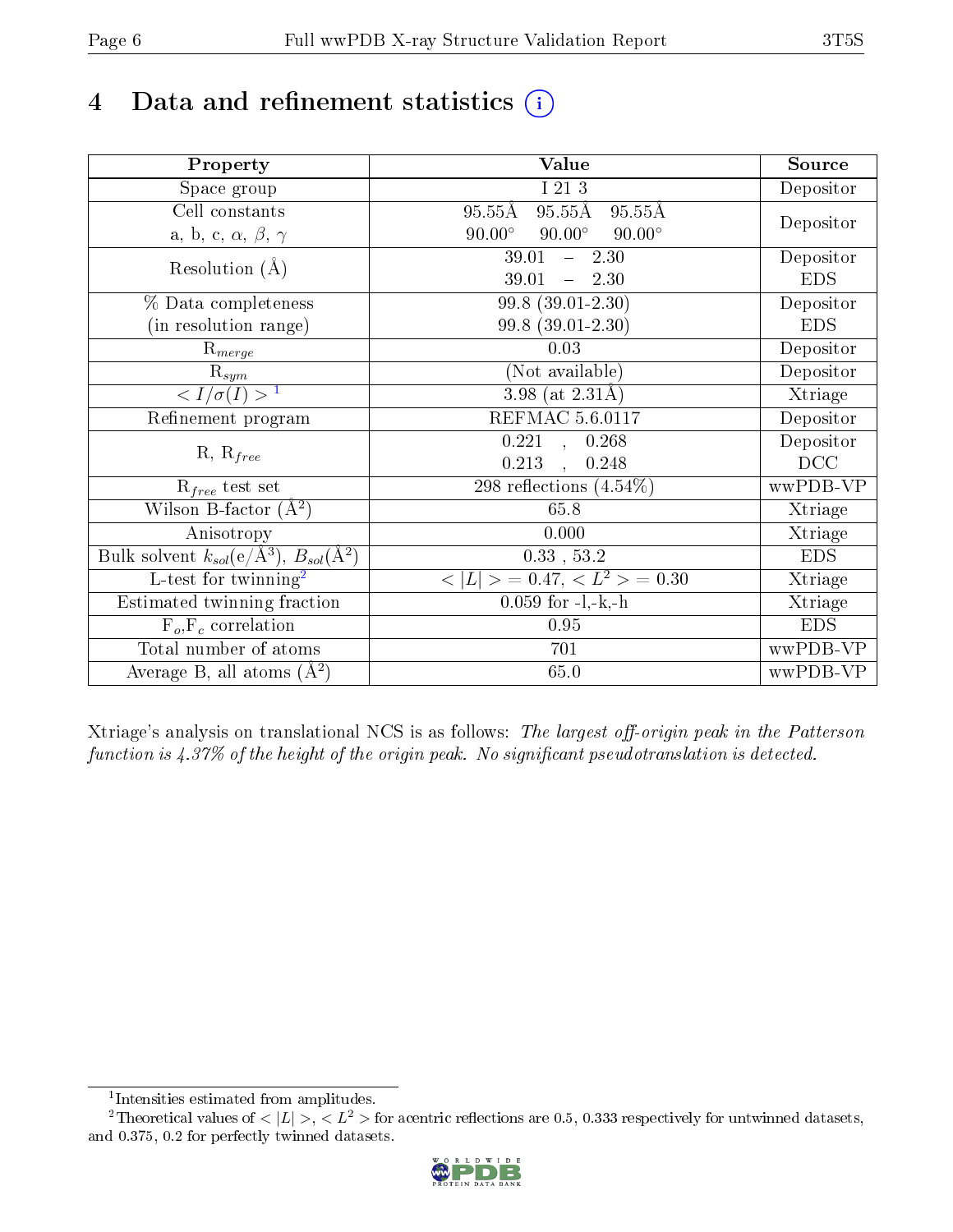## 5 Model quality  $(i)$

## 5.1 Standard geometry  $\overline{()}$

Bond lengths and bond angles in the following residue types are not validated in this section: SO4, CL

The Z score for a bond length (or angle) is the number of standard deviations the observed value is removed from the expected value. A bond length (or angle) with  $|Z| > 5$  is considered an outlier worth inspection. RMSZ is the root-mean-square of all Z scores of the bond lengths (or angles).

|  | $Mol$   Chain |      | Bond lengths                    | Bond angles |       |  |
|--|---------------|------|---------------------------------|-------------|-------|--|
|  |               |      | RMSZ $ #Z  > 5$ RMSZ $ #Z  > 5$ |             |       |  |
|  |               | 0.59 | 0/698                           | 0.77        | 0/950 |  |

There are no bond length outliers.

There are no bond angle outliers.

There are no chirality outliers.

There are no planarity outliers.

### 5.2 Too-close contacts  $(i)$

In the following table, the Non-H and H(model) columns list the number of non-hydrogen atoms and hydrogen atoms in the chain respectively. The H(added) column lists the number of hydrogen atoms added and optimized by MolProbity. The Clashes column lists the number of clashes within the asymmetric unit, whereas Symm-Clashes lists symmetry related clashes.

|  |     |  | Mol   Chain   Non-H   H(model)   H(added)   Clashes   Symm-Clashes |
|--|-----|--|--------------------------------------------------------------------|
|  | 685 |  |                                                                    |
|  |     |  |                                                                    |
|  |     |  |                                                                    |
|  |     |  |                                                                    |
|  |     |  |                                                                    |

The all-atom clashscore is defined as the number of clashes found per 1000 atoms (including hydrogen atoms). The all-atom clashscore for this structure is 4.

All (5) close contacts within the same asymmetric unit are listed below, sorted by their clash magnitude.

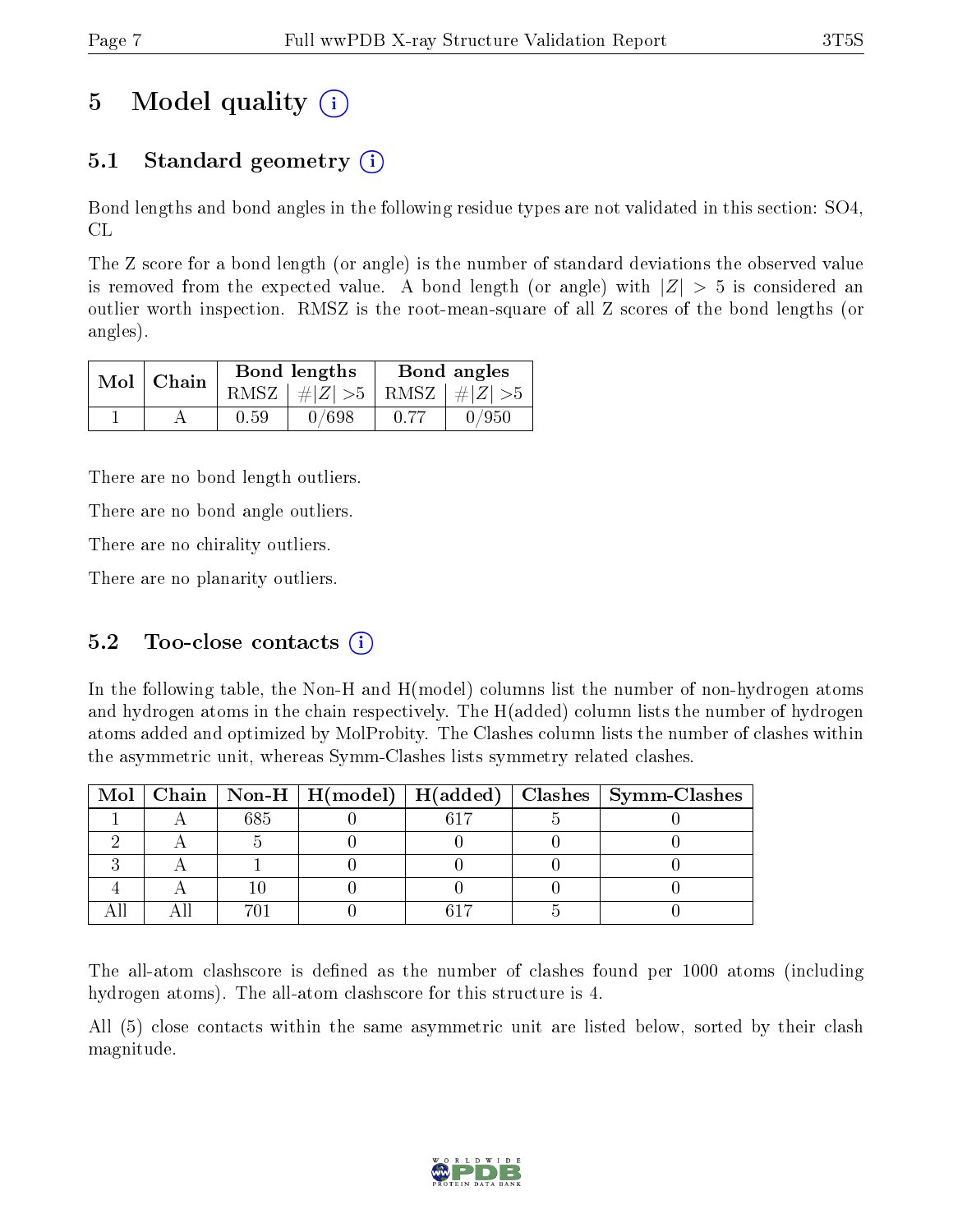| Atom-1                      | Atom-2             | Interatomic<br>distance $(\AA)$ | Clash<br>overlap $(A)$ |  |
|-----------------------------|--------------------|---------------------------------|------------------------|--|
| 1:A:10:ALA:HB2              | 1: A:56: LEU: HD11 | 1.66                            | 0.75                   |  |
| 1: A:35: PRO:HG2            | 1: A:38: TYR:CD2   | 2.54                            | 0.42                   |  |
| $1:A:17:ALA:\overline{HB1}$ | 1: A: 43: VAL: CG1 | 2.49                            | 0.42                   |  |
| 1:A:10:ALA:HB2              | 1: A:56:LEU:CD1    | 2.43                            | 0.42                   |  |
| 1: A:3: CYS:HA              | 1: A:40:MET:O      | 2.21                            | በ 4በ                   |  |

There are no symmetry-related clashes.

### 5.3 Torsion angles (i)

#### 5.3.1 Protein backbone (i)

In the following table, the Percentiles column shows the percent Ramachandran outliers of the chain as a percentile score with respect to all X-ray entries followed by that with respect to entries of similar resolution.

The Analysed column shows the number of residues for which the backbone conformation was analysed, and the total number of residues.

|  | Mol   Chain   Analysed   Favoured   Allowed   Outliers   Percentiles |  |  |                         |  |
|--|----------------------------------------------------------------------|--|--|-------------------------|--|
|  | $\mid 93/135 \; (69\%) \mid 90 \; (97\%) \mid 3 \; (3\%)$            |  |  | $\vert$ 100 100 $\vert$ |  |

There are no Ramachandran outliers to report.

#### 5.3.2 Protein sidechains  $(i)$

In the following table, the Percentiles column shows the percent sidechain outliers of the chain as a percentile score with respect to all X-ray entries followed by that with respect to entries of similar resolution.

The Analysed column shows the number of residues for which the sidechain conformation was analysed, and the total number of residues.

| $\mid$ Mol $\mid$ Chain $\mid$ | Analysed   Rotameric   Outliers   Percentiles |          |  |  |
|--------------------------------|-----------------------------------------------|----------|--|--|
|                                | $68/110(62\%)$ 67 (98\%)                      | $1(2\%)$ |  |  |

All (1) residues with a non-rotameric sidechain are listed below:

| Chain. | $\perp$ Res | vpe |
|--------|-------------|-----|
|        |             |     |

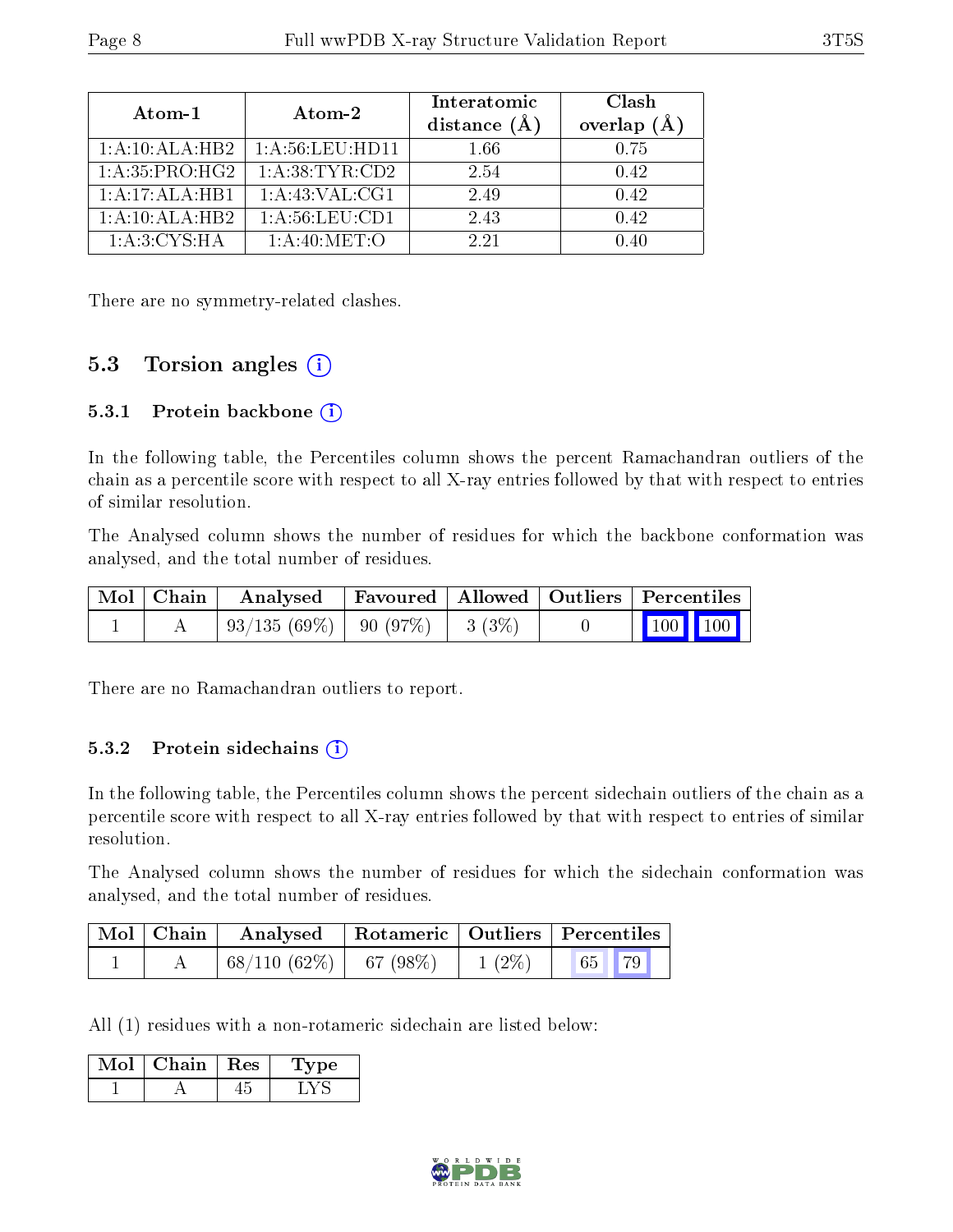Some sidechains can be flipped to improve hydrogen bonding and reduce clashes. There are no such sidechains identified.

#### 5.3.3 RNA  $(i)$

There are no RNA molecules in this entry.

#### 5.4 Non-standard residues in protein, DNA, RNA chains (i)

There are no non-standard protein/DNA/RNA residues in this entry.

#### 5.5 Carbohydrates  $(i)$

There are no carbohydrates in this entry.

### 5.6 Ligand geometry  $(i)$

Of 2 ligands modelled in this entry, 1 is monoatomic - leaving 1 for Mogul analysis.

In the following table, the Counts columns list the number of bonds (or angles) for which Mogul statistics could be retrieved, the number of bonds (or angles) that are observed in the model and the number of bonds (or angles) that are defined in the Chemical Component Dictionary. The Link column lists molecule types, if any, to which the group is linked. The Z score for a bond length (or angle) is the number of standard deviations the observed value is removed from the expected value. A bond length (or angle) with  $|Z| > 2$  is considered an outlier worth inspection. RMSZ is the root-mean-square of all Z scores of the bond lengths (or angles).

| Mol<br>Type |                 | $\mid$ Chain $\mid$ |                             |        |      |         |        | $\mid$ Res      | ${\rm Link}$ |  | Bond lengths |  |  | Bond angles |  |
|-------------|-----------------|---------------------|-----------------------------|--------|------|---------|--------|-----------------|--------------|--|--------------|--|--|-------------|--|
|             |                 |                     |                             | Counts | RMSZ | $\# Z $ | Counts | $ RMSZ  \#  Z $ |              |  |              |  |  |             |  |
| ↵           | SO <sub>4</sub> |                     | $\rightarrow$ $\rightarrow$ | $\sim$ |      | 0.46    |        | 6.6.6           | 0.30         |  |              |  |  |             |  |

There are no bond length outliers.

There are no bond angle outliers.

There are no chirality outliers.

There are no torsion outliers.

There are no ring outliers.

No monomer is involved in short contacts.

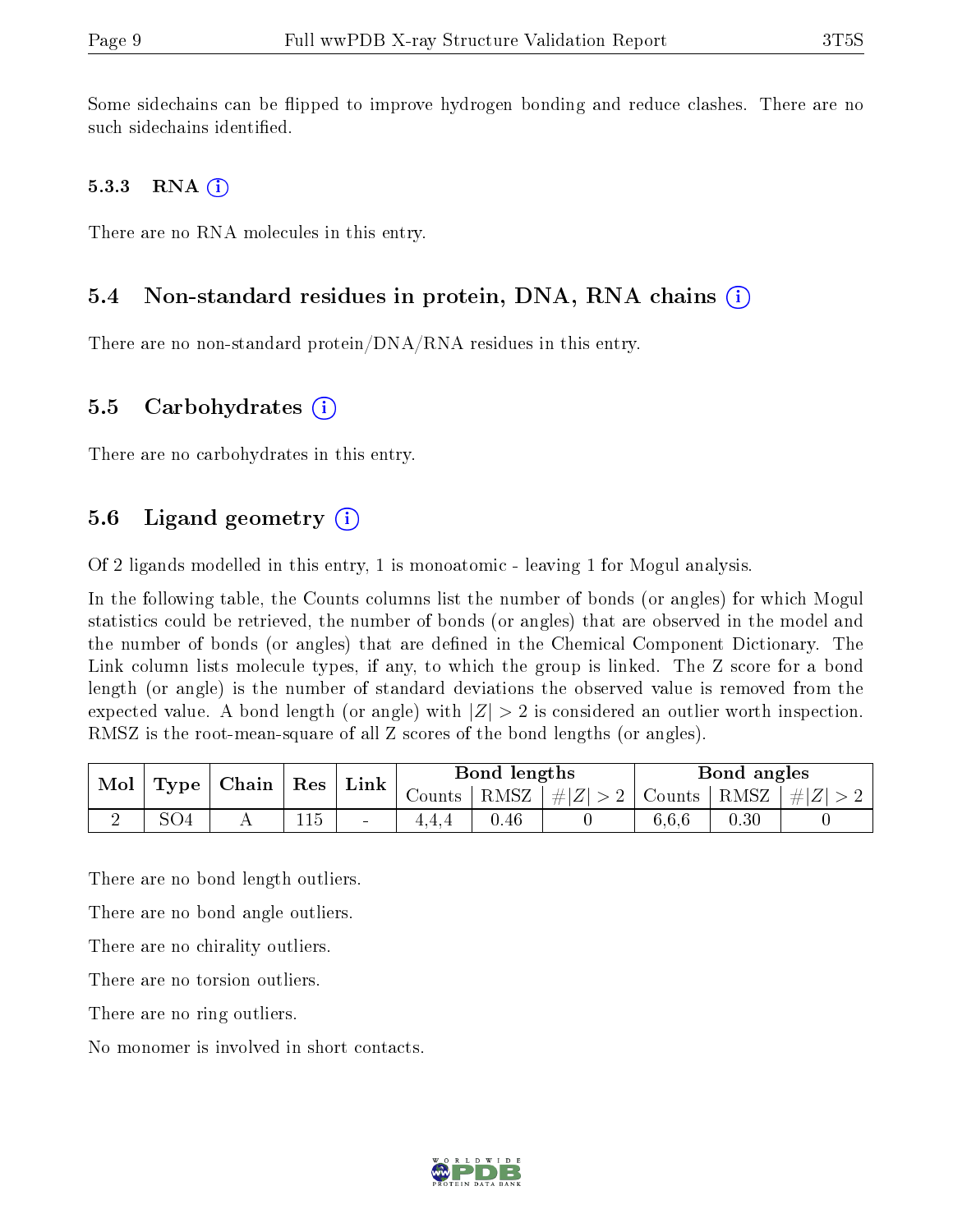## 5.7 [O](https://www.wwpdb.org/validation/2017/XrayValidationReportHelp#nonstandard_residues_and_ligands)ther polymers (i)

There are no such residues in this entry.

## 5.8 Polymer linkage issues (i)

There are no chain breaks in this entry.

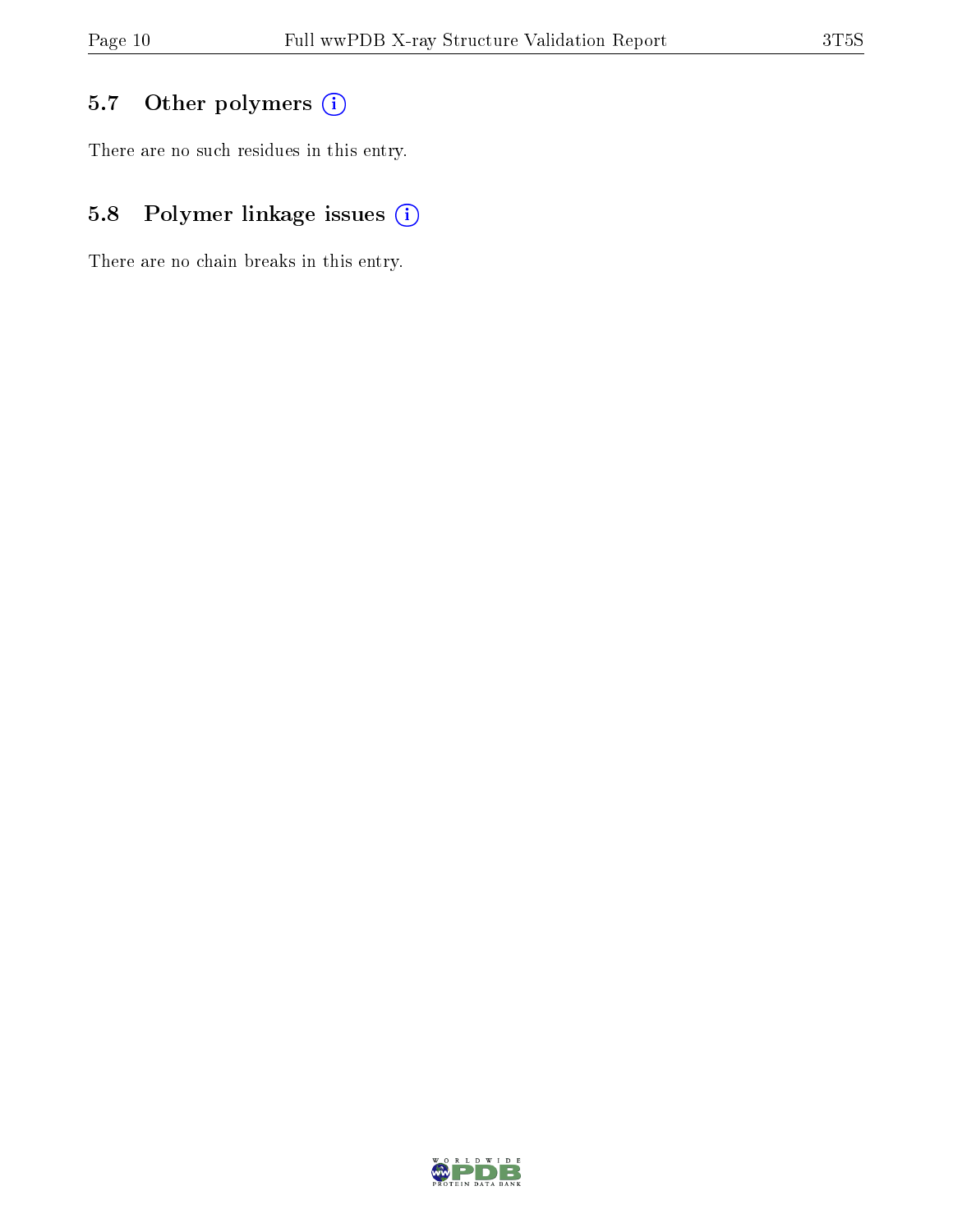## 6 Fit of model and data  $\left( \cdot \right)$

### 6.1 Protein, DNA and RNA chains (i)

In the following table, the column labelled  $#RSRZ>2'$  contains the number (and percentage) of RSRZ outliers, followed by percent RSRZ outliers for the chain as percentile scores relative to all X-ray entries and entries of similar resolution. The OWAB column contains the minimum, median,  $95<sup>th</sup>$  percentile and maximum values of the occupancy-weighted average B-factor per residue. The column labelled  $Q < 0.9$  lists the number of (and percentage) of residues with an average occupancy less than 0.9.

|  | $\mid$ Mol $\mid$ Chain $\mid$ Analysed $\mid$ <rsrz> <math>\mid</math></rsrz> | $\mathrm{\#RSRZ{>}2}$                | $\parallel$ OWAB(Å <sup>2</sup> ) $\parallel$ Q<0.9 $\parallel$ |  |
|--|--------------------------------------------------------------------------------|--------------------------------------|-----------------------------------------------------------------|--|
|  | $\mid 97/135(71\%) \mid 0.34$                                                  | $\mid$ 4 (4\%) 37 44 43, 62, 99, 118 |                                                                 |  |

All (4) RSRZ outliers are listed below:

| Mol | Chain | $\parallel$ Res | Type  | <b>RSRZ</b> |
|-----|-------|-----------------|-------|-------------|
|     |       | 96              | TYR.  | 2.7         |
|     |       | 29              | A L A | 2.7         |
|     |       | 38              | TYR   | 2.5         |
|     |       |                 | SER   | 22          |

#### 6.2 Non-standard residues in protein, DNA, RNA chains  $(i)$

There are no non-standard protein/DNA/RNA residues in this entry.

#### 6.3 Carbohydrates (i)

There are no carbohydrates in this entry.

#### 6.4 Ligands  $(i)$

In the following table, the Atoms column lists the number of modelled atoms in the group and the number defined in the chemical component dictionary. The B-factors column lists the minimum, median,  $95<sup>th</sup>$  percentile and maximum values of B factors of atoms in the group. The column labelled  $Q< 0.9$  lists the number of atoms with occupancy less than 0.9.

| Mol | Type | ∣ Chain∣ | $\mid$ Res $\mid$ | $\mid$ Atoms $\mid$ RSCC $\mid$ |          |      | $\overline{\text{RSR}}$ B-factors( $\AA^2$ )   Q<0.9 |  |
|-----|------|----------|-------------------|---------------------------------|----------|------|------------------------------------------------------|--|
|     | SO4  |          | 115               | 5/5                             | 0.92     | 0.18 | 89,96,100,102                                        |  |
|     |      |          |                   |                                 | ${0.94}$ | 0.13 | 59, 59, 59, 59                                       |  |